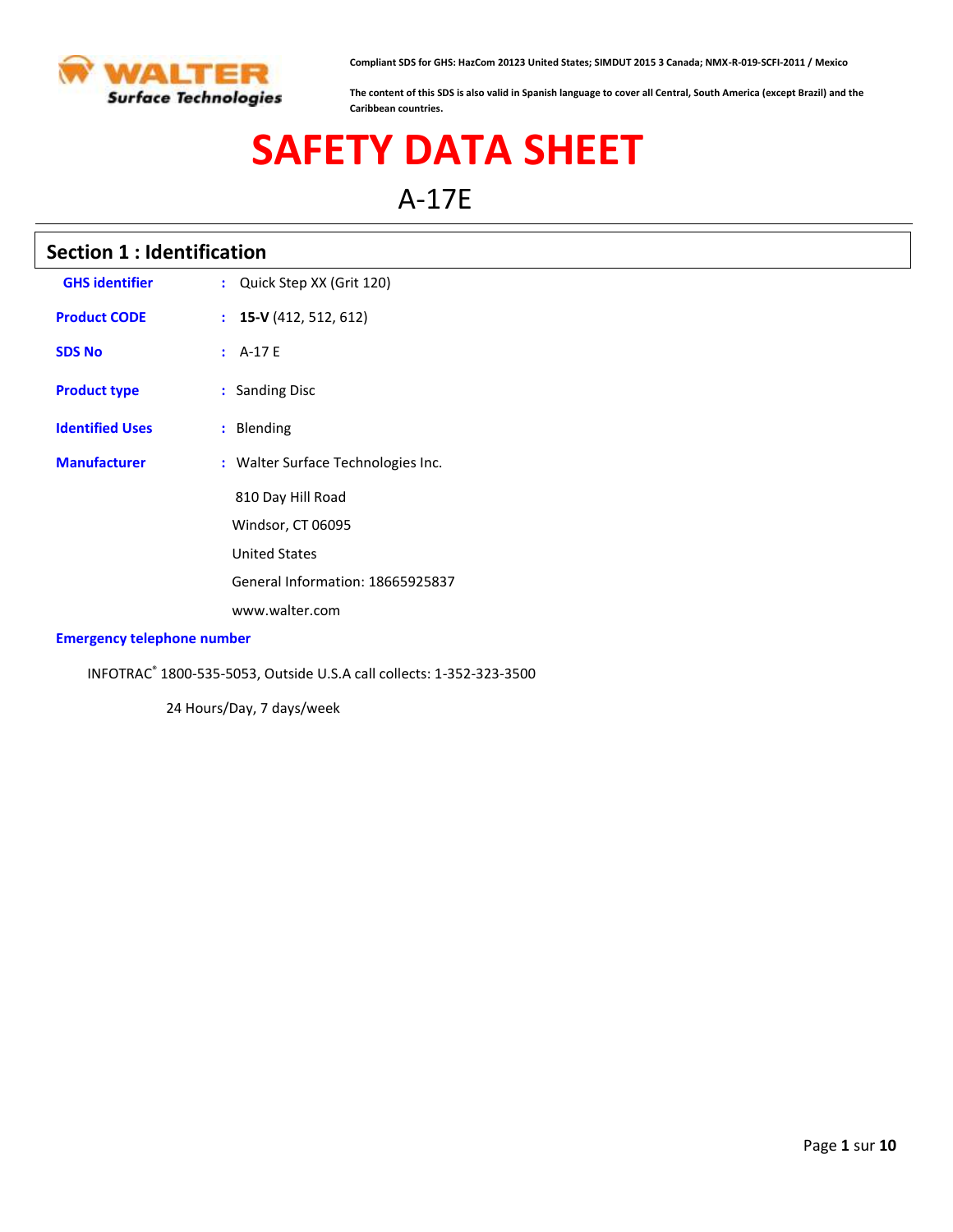

## **Section 2 : Hazards Identification**

| <b>OSHA/HCS Status</b>          | : While this material is not considered hazardous by the OHSA Hazard Communication Standard (29)<br><b>CFR</b><br>1910.1200), this SDS contains valuable information critical to the safe handling and proper use of the<br>product. This SDS should be retained and available for employees and other users of this product. |
|---------------------------------|-------------------------------------------------------------------------------------------------------------------------------------------------------------------------------------------------------------------------------------------------------------------------------------------------------------------------------|
| <b>Classification</b>           | : Not classified                                                                                                                                                                                                                                                                                                              |
| <b>GHS Label Element</b>        |                                                                                                                                                                                                                                                                                                                               |
| <b>Signal Word</b>              | : No signal word                                                                                                                                                                                                                                                                                                              |
| <b>Hazard Statement</b>         | : No known significant effects or critical hazards                                                                                                                                                                                                                                                                            |
| <b>Precautionary Statements</b> |                                                                                                                                                                                                                                                                                                                               |
| <b>General</b>                  | : Read Safety Data Sheet before use. Keep out of reach of children.                                                                                                                                                                                                                                                           |
| <b>Prevention</b>               | : Not applicable.                                                                                                                                                                                                                                                                                                             |
| <b>Response</b>                 | : Not applicable.                                                                                                                                                                                                                                                                                                             |
| <b>Storage</b>                  | : Not applicable.                                                                                                                                                                                                                                                                                                             |
| <b>Disposal</b>                 | : Not applicable.                                                                                                                                                                                                                                                                                                             |
|                                 | Hazard Not Otherwise Classified : None known                                                                                                                                                                                                                                                                                  |

# **Section 3: Ingredients and composition of product**

The greatest part of the projected dust during the work comes from the work piece and not from the product.

#### **Hazardous Ingredients :**

| <b>Ingredient Name</b> | <b>CAS Number</b> | Concentration (%) |
|------------------------|-------------------|-------------------|
| Quartz                 | 14808-60-7        | $\leq 1$          |
| Cryolite               | 13775-53-6        | $5 - 8$           |
| Potassium fluoroborate | 14075-53-7        | $6 - 8$           |
| Calcium Carbonate      | $1317 - 65 - 3$   | $2 - 3$           |

Any concentration shown as a range is to protect confidentiality or is due to a batch variation.

**There are no additional ingredients present which, within the current knowledge of the supplier and in the concentrations applicable, are classified as hazardous to health or the environment and hence require reporting in this section.**

**Occupational exposure limits, if available, are listed in Section 8.**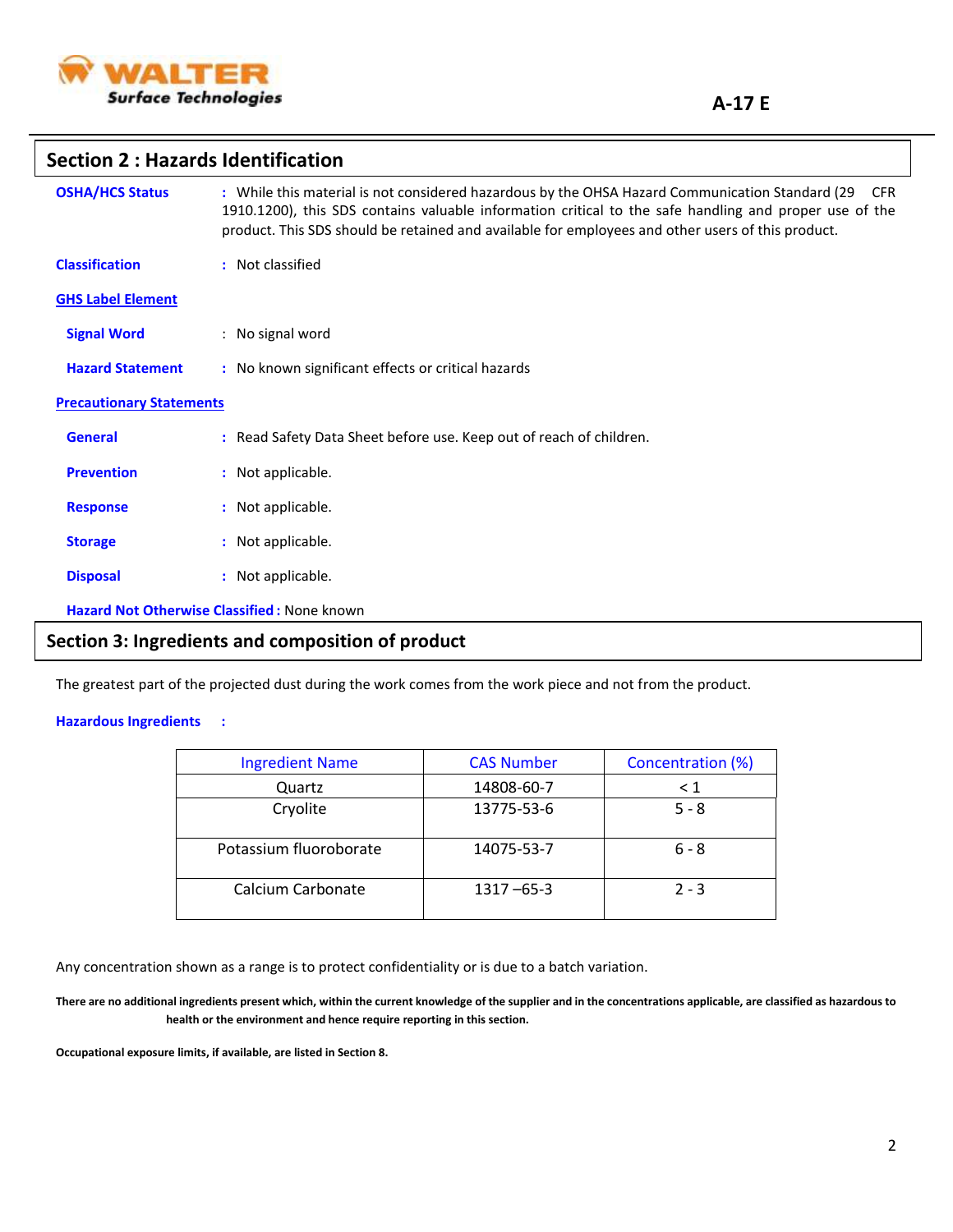

# **Section 4: First Aid Measures**

|                                       | <b>Description of necessary first aid measures</b>                                                                                                                                                     |
|---------------------------------------|--------------------------------------------------------------------------------------------------------------------------------------------------------------------------------------------------------|
| <b>Inhalation</b>                     | : Move victim to fresh air. If the victim still feels unwell, consult a physician.                                                                                                                     |
| <b>Skin Contact</b>                   | : Wash gently and thoroughly with lukewarm, flowing water and non-abrasive soap for 5 minutes. If<br>signs/symptoms develop, consult a physician.                                                      |
| <b>Eyes Contact</b>                   | : Flush the contaminated eye(s) with large amounts of clean water for 5 minutes while holding the eyelid(s)<br>open. Do not remove embedded objects. Continue rinsing. Consult physician if necessary. |
| <b>Ingestion</b>                      | : Not applicable                                                                                                                                                                                       |
| <b>Others</b>                         | : Treat scrapes or cuts by cleaning wound. Apply sterile dressing.                                                                                                                                     |
|                                       | Most important symptoms and effects, both acute and delayed                                                                                                                                            |
| <b>Potential acute health effects</b> |                                                                                                                                                                                                        |
| <b>Inhalation</b>                     | : No known significant effects or critical hazards                                                                                                                                                     |
| <b>Skin Contact</b>                   | : No known significant effects or critical hazards                                                                                                                                                     |
| <b>Eyes Contact</b>                   | : No known significant effects or critical hazards                                                                                                                                                     |
| <b>Ingestion</b>                      | : No known significant effects or critical hazards                                                                                                                                                     |
|                                       | <b>Over-exposure signs/symptoms</b>                                                                                                                                                                    |
| <b>Inhalation</b>                     | : No known significant effects or critical hazards                                                                                                                                                     |
| <b>Skin Contact</b>                   | : No known significant effects or critical hazards                                                                                                                                                     |
| <b>Eyes Contact</b>                   | : No known significant effects or critical hazards                                                                                                                                                     |
| <b>Ingestion</b>                      | : No known significant effects or critical hazards                                                                                                                                                     |
|                                       | Indication of any immediate medical attention and special treatment needed                                                                                                                             |
|                                       |                                                                                                                                                                                                        |

None

**See toxicological information (Section 11)**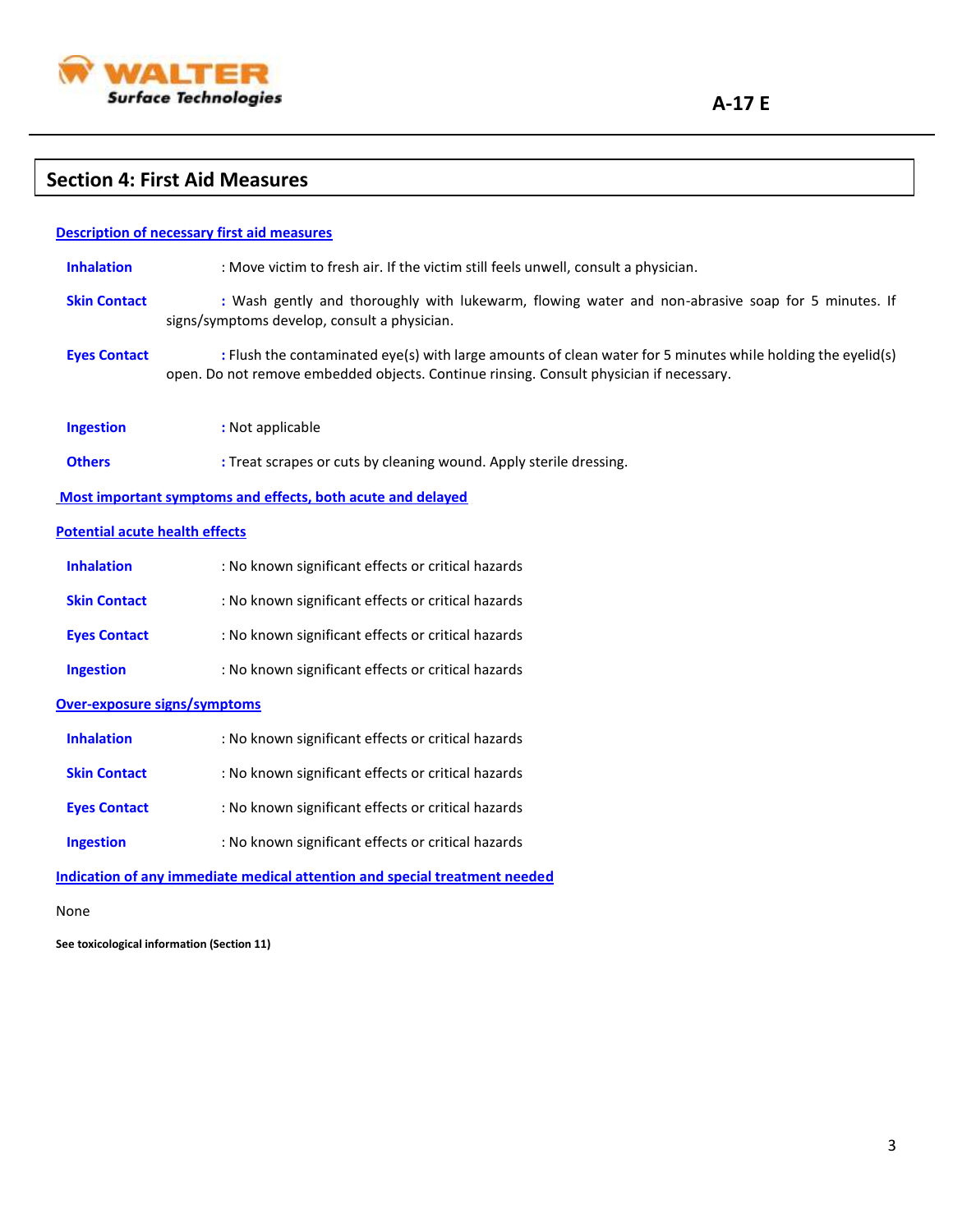

# **Section 5: Fire-Fighting Measures**

#### **Extinguish Media**

**Suitable extinguish Media** : Water, CO<sub>2</sub> or chemical

 **Unsuitable extinguish Media :** None Known

 **Hazardous thermal decomposition products:**

During combustion, toxic fumes may occur, use protective equipment. Decomposition products may include the following material:

Substance: Carbon monoxide and Carbon Dioxide

#### **Special protective actions for fire-fighter:**

No special measures are required.

#### **Section 6: Accidental Release Measures**

**Personal precautions, protective equipment and emergency procedures**

 **For non-emergency personnel :** Not applicable

**For emergency responders** : Not applicable

 **Environmental precautions :** Not applicable

**Methods and materials for containment and cleaning up**

Not applicable

# **Section 7: Handling and Storage**

| <b>Precautions for safe handling</b> | : Follow safety standards for grinding (ANSI B11.09-2010) |
|--------------------------------------|-----------------------------------------------------------|
| <b>Precautions for safe storage</b>  | : There is no special storage requirement                 |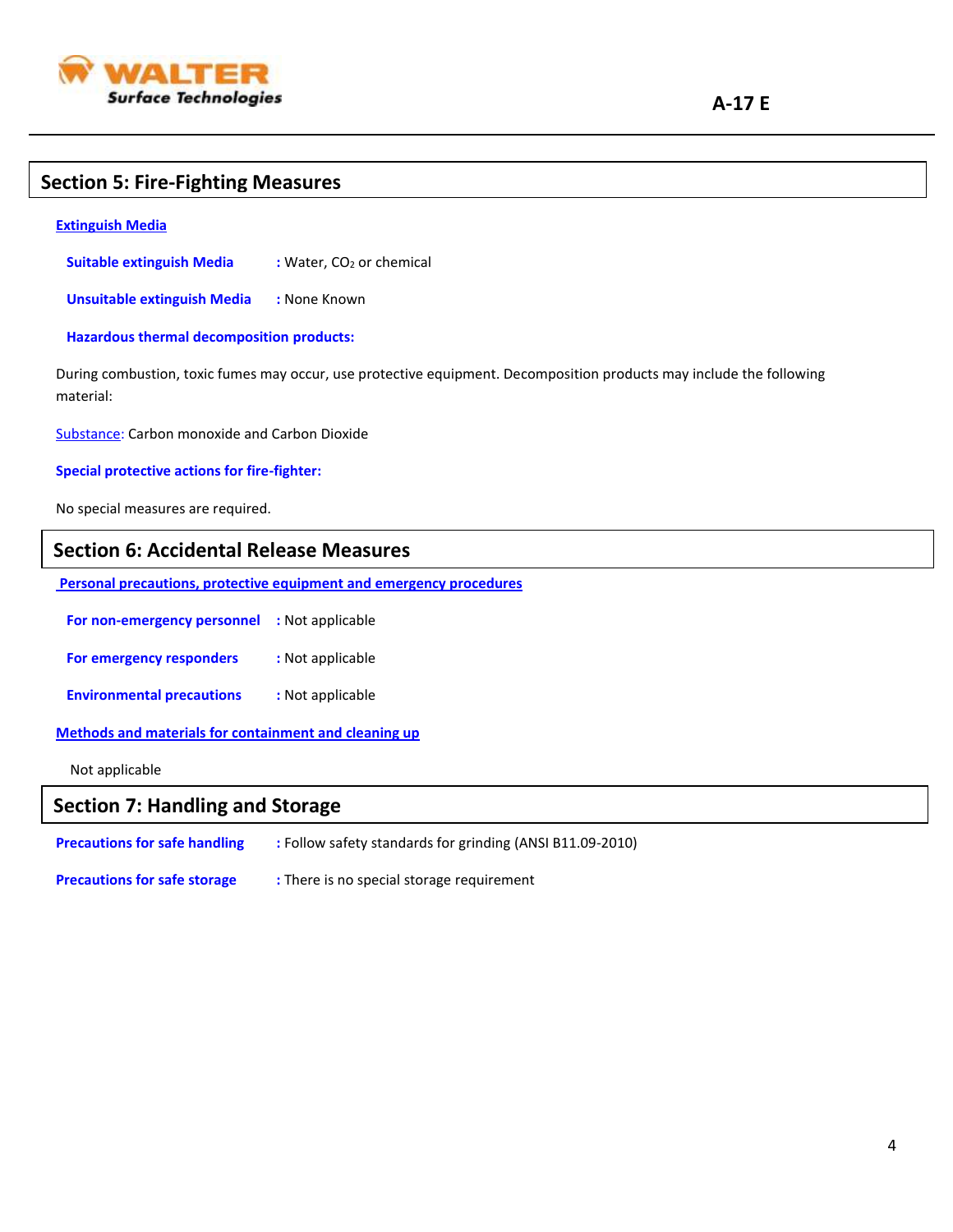

# **Section 8: Exposure Control & Personal Protection**

#### **Control parameters**

#### **Occupational exposure limit**

The following table presents the limit for air contaminant from OSHA 1910-Z-1 Table.

| Ingredient name           | Limit value $(mg/m^3)$  |
|---------------------------|-------------------------|
|                           | 15                      |
| Aluminium Oxide           | 5 (respirable fraction) |
| Quartz                    | 0,05                    |
| Cryolite                  | 2,5                     |
|                           |                         |
| Potassium Tetrafluoborate | 2,5                     |
|                           |                         |
| Calcium Carbonate         | 15                      |
|                           | 5 (respirable fraction) |

 **Appropriate engineer control :** General ventilation is adequate to evacuate the dust form the working area. With good ventilation, the exposure of every ingredient should be below the limit. Make sure all the equipment is in good condition.

 **Environment exposure control :** Not applicable

#### **Individual Personal Protection**

| <b>Eves Protection</b>        | : Wear protective goggles with safe shields.  |
|-------------------------------|-----------------------------------------------|
| <b>Hand Protection</b>        | : Wear Gloves.                                |
| <b>Skin Protection</b>        | : Wear long clothes. Smock is recommended.    |
| <b>Respiratory Protection</b> | : Use of a protective half or full face mask. |
| <b>Hearing Protection</b>     | : Ear protection is recommended.              |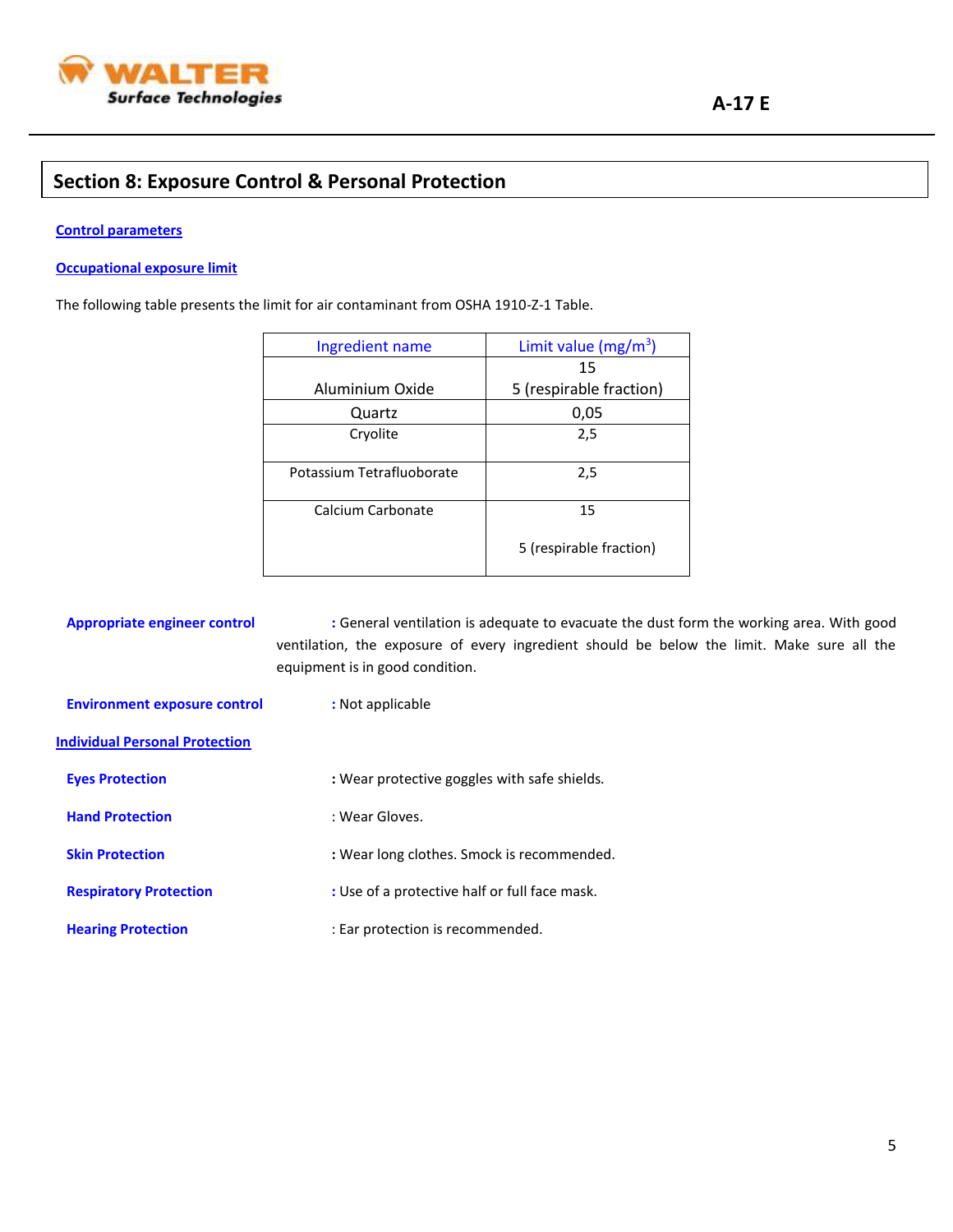

# **Section 9: Physical & Chemical Properties**

| <b>Appearance</b>                |                           |
|----------------------------------|---------------------------|
| <b>Physical state</b>            | : Solid                   |
| <b>Appearance</b>                | : Clear                   |
| Odour                            | : Not available           |
| <b>Boiling Point</b>             | : Not available           |
| <b>Freezing Point</b>            | : Not available           |
| <b>Specific Gravity</b>          | $:$ > 1 g/cm <sup>3</sup> |
| рH                               | : Not available           |
| <b>Vapour Pressure</b>           | : Not available           |
| <b>Evaporation</b>               | : Not available           |
| <b>Flashpoint</b>                | : Not available           |
| <b>Auto ignition temperature</b> | : Not available           |
| <b>Sensitivity to mechanical</b> | Not available             |

# **Section 10: Stability & Reactivity**

| <b>Reactivity</b>                                    | : None known             |
|------------------------------------------------------|--------------------------|
| <b>Chemical Stability</b>                            | : This product is stable |
| <b>Possibility to Hazardous Reaction:</b> None known |                          |
| <b>Conditions to avoid</b>                           | : None know              |
| <b>Incompatible Material</b>                         | : None known             |

#### **Hazardous decomposition products:**

Under normal conditions of use, hazardous decomposition products should not be produced.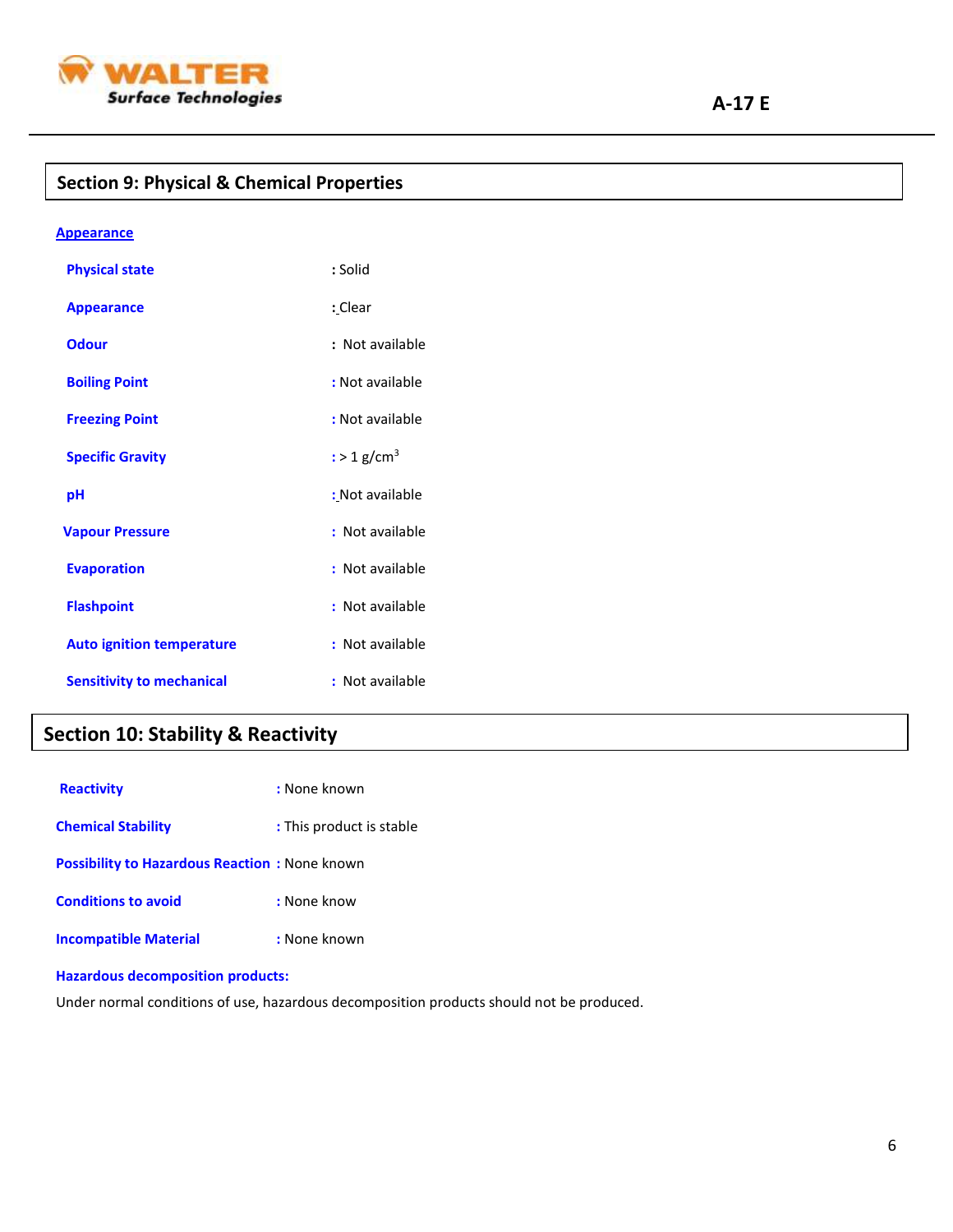

# **Section 11: Toxicology**

#### **Information on toxicological effects**

| <b>Acute Toxicity</b>                                                            | : No known significant effects                       |  |
|----------------------------------------------------------------------------------|------------------------------------------------------|--|
| <b>Irritation/Corrosion</b>                                                      | : Uncontrolled dust can affect eyes and respiration. |  |
| <b>Sensitization</b>                                                             | : No known significant effects                       |  |
| <b>Carcinogenicity</b>                                                           | : No known significant effects                       |  |
| <b>Reproductive Toxicity</b>                                                     | : No known significant effects                       |  |
| Specific target organ toxicity - Single exposure: No known significant effects   |                                                      |  |
| Specific target organ toxicity - Repeated exposure: No known significant effects |                                                      |  |
| <b>Aspiration Hazard</b>                                                         | : No known significant effects                       |  |

#### **Information on the likely routes of exposure:**

Inhalation, Skin contact, Eyes contact, Ingestion

#### **Potential acute health effects**

| <b>Inhalation</b>   | : No known significant effects or critical hazards                                  |
|---------------------|-------------------------------------------------------------------------------------|
| <b>Skin Contact</b> | : No known significant effects or critical hazards                                  |
| <b>Eyes Contact</b> | : No known significant effects or critical hazards                                  |
| <b>Ingestion</b>    | : No known significant effects or critical hazards                                  |
|                     | <b>Symptoms related to the physical, chemical and toxicological characteristics</b> |
| <b>Inhalation</b>   | : No known significant effects or critical hazards                                  |
| <b>Skin Contact</b> | : No known significant effects or critical hazards                                  |
| <b>Eyes Contact</b> | : No known significant effects or critical hazards                                  |
| <b>Ingestion</b>    | : No known significant effects or critical hazards                                  |
|                     |                                                                                     |

#### **Short term exposure**

 **Potential immediate effect:** No known significant effects or critical hazards

 **Potential delayed effect:** No known significant effects or critical hazards

#### **Long term exposure**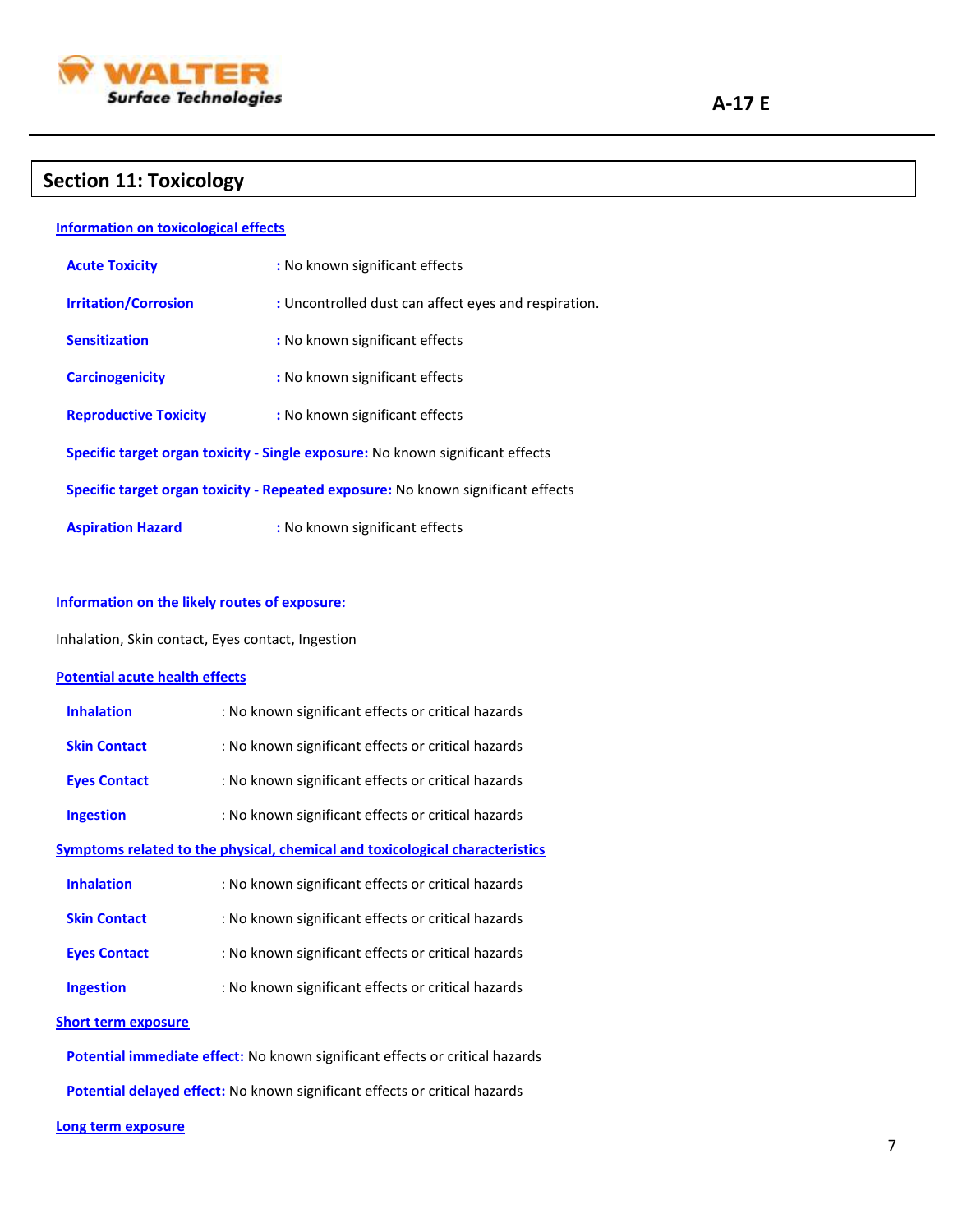

 **Potential immediate effect:** No known significant effects or critical hazards

 **Potential delayed effect:** No known significant effects or critical hazards

#### **Potential Chronic Health Effects**

| General                  | : No known significant effects or critical hazards                              |
|--------------------------|---------------------------------------------------------------------------------|
| <b>Carcinogenicity</b>   | : No known significant effects or critical hazards                              |
| <b>Mutagenicity</b>      | : No known significant effects or critical hazards                              |
| <b>Teratogenicity</b>    | : No known significant effects or critical hazards                              |
|                          | <b>Developmental Effects :</b> No known significant effects or critical hazards |
| <b>Fertility Effects</b> | : No known significant effects or critical hazards                              |

## **Section 12: Ecological Information**

#### **Toxicity**

| <b>Aquatic Toxicity</b>                                                                | : No know significant effects or critical hazards. |  |
|----------------------------------------------------------------------------------------|----------------------------------------------------|--|
| <b>Persistence and degradability:</b> No know significant effects or critical hazards. |                                                    |  |
| <b>Bioaccumulation potential:</b> No know significant effects or critical hazards.     |                                                    |  |
| <b>Mobility in soil</b>                                                                | : No know significant effects or critical hazards. |  |
| <b>Other adverse effects</b>                                                           | : No know significant effects or critical hazards. |  |

# **Section 13: Disposal Considerations**

**Disposal methods :** The generation of waste should be avoided or minimized wherever possible. Disposal of this product, solutions and any by-products should comply with the requirements of environmental protection and waste disposal legislation and any regional local authority requirements. Dispose of surplus and non-recyclable products via a licensed waste disposal contractor. Waste should not be disposed of untreated to the sewer unless fully compliant with the requirements of all authorities with jurisdiction. Waste packaging should be recycled. Incineration or landfill should only be considered when recycling is not feasible. This material and its container must be disposed of in a safe way. Empty containers or liners may retain some product residues. Avoid dispersal of spilled material and runoff and contact with soil, waterways, drains and sewers.

**EPA Hazardous Waste Number (RCRA):** Not regulated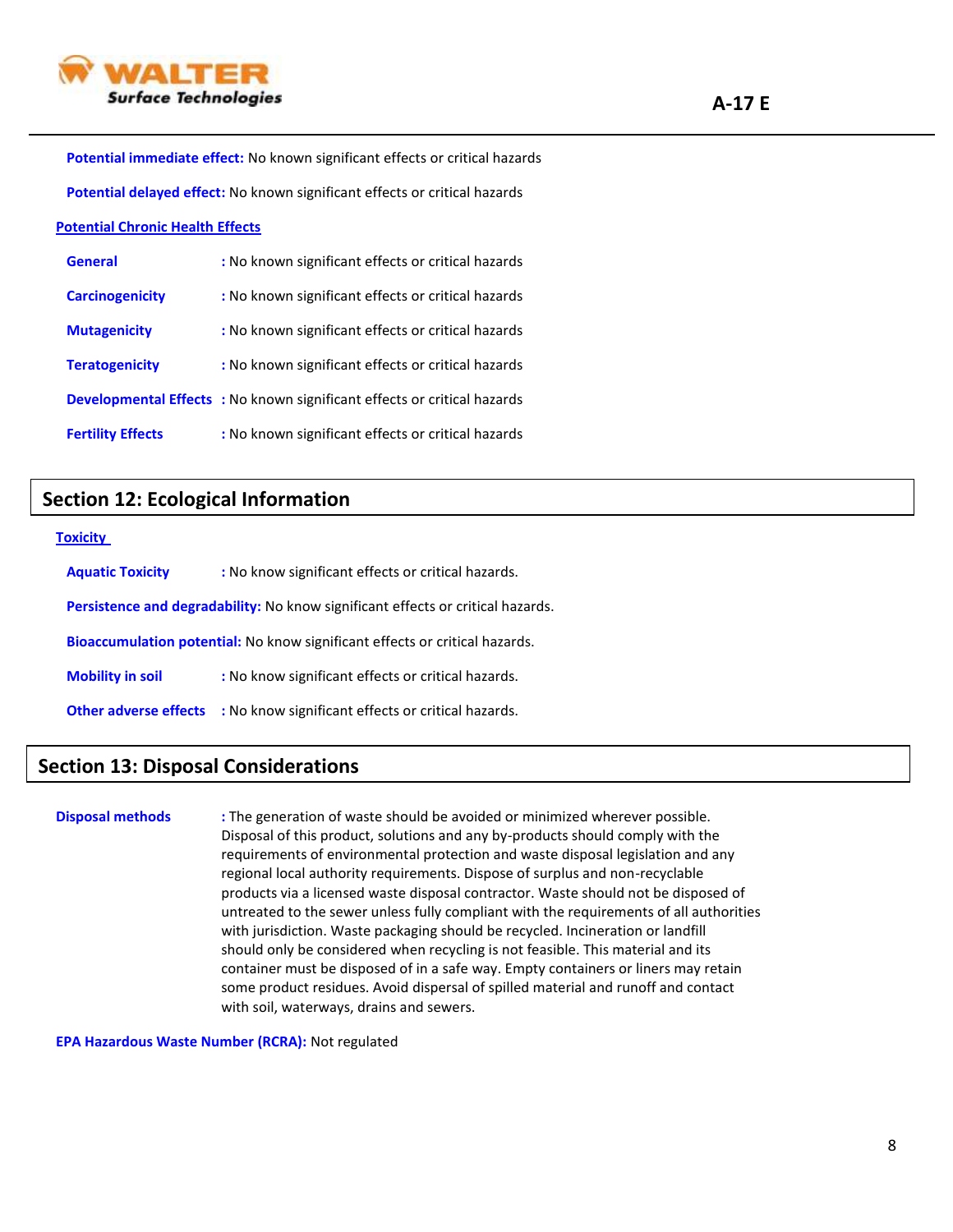

# **Section 14: Transport Information**

|                                | <b>DOT Classifiation</b> | <b>IMDG</b>              | <b>IATA</b>              |
|--------------------------------|--------------------------|--------------------------|--------------------------|
| <b>UN Number</b>               | Not Regulated            | Not Regulated            | Not Regulated            |
| <b>UN Proper shipping name</b> | $\overline{\phantom{a}}$ | $\overline{\phantom{a}}$ | $\overline{\phantom{a}}$ |
| <b>Transport Hazards Class</b> | $\overline{\phantom{0}}$ | $\overline{\phantom{a}}$ | $\overline{\phantom{0}}$ |
| <b>Packing Group</b>           | $\qquad \qquad$          |                          | $\overline{\phantom{a}}$ |
| <b>Environmental Hazards</b>   | No                       | <b>No</b>                | No.                      |
| <b>Additional Information</b>  | $\qquad \qquad$          | $\overline{\phantom{a}}$ | $\overline{\phantom{a}}$ |

**Special precautions for user :** None

# **Section 15: Regulatory Information**

**US Federal Regulations :** Contact Walter Surface Technologies for more information.

 **Hazard Categories:** Fire Hazard – No, Pressure Hazard – No, Reactivity Hazard – No, Immediate Hazard –No, Delayed Hazard – No.

| <b>State Regulations</b>                                                                         | : Contact Walter Surface Technologies for more information.                             |  |
|--------------------------------------------------------------------------------------------------|-----------------------------------------------------------------------------------------|--|
| <b>Chemical Inventories</b><br>requirements.                                                     | : This product is defined by TSCA regulations and is exempt from TSCA Inventory listing |  |
| <b>International Regulations</b>                                                                 | : Contact Walter Surface Technologies for more information.                             |  |
| This SDS has been prepared to meet the U.S OSHA Hazard Communication Standard, 29 CFR 1910.1200. |                                                                                         |  |